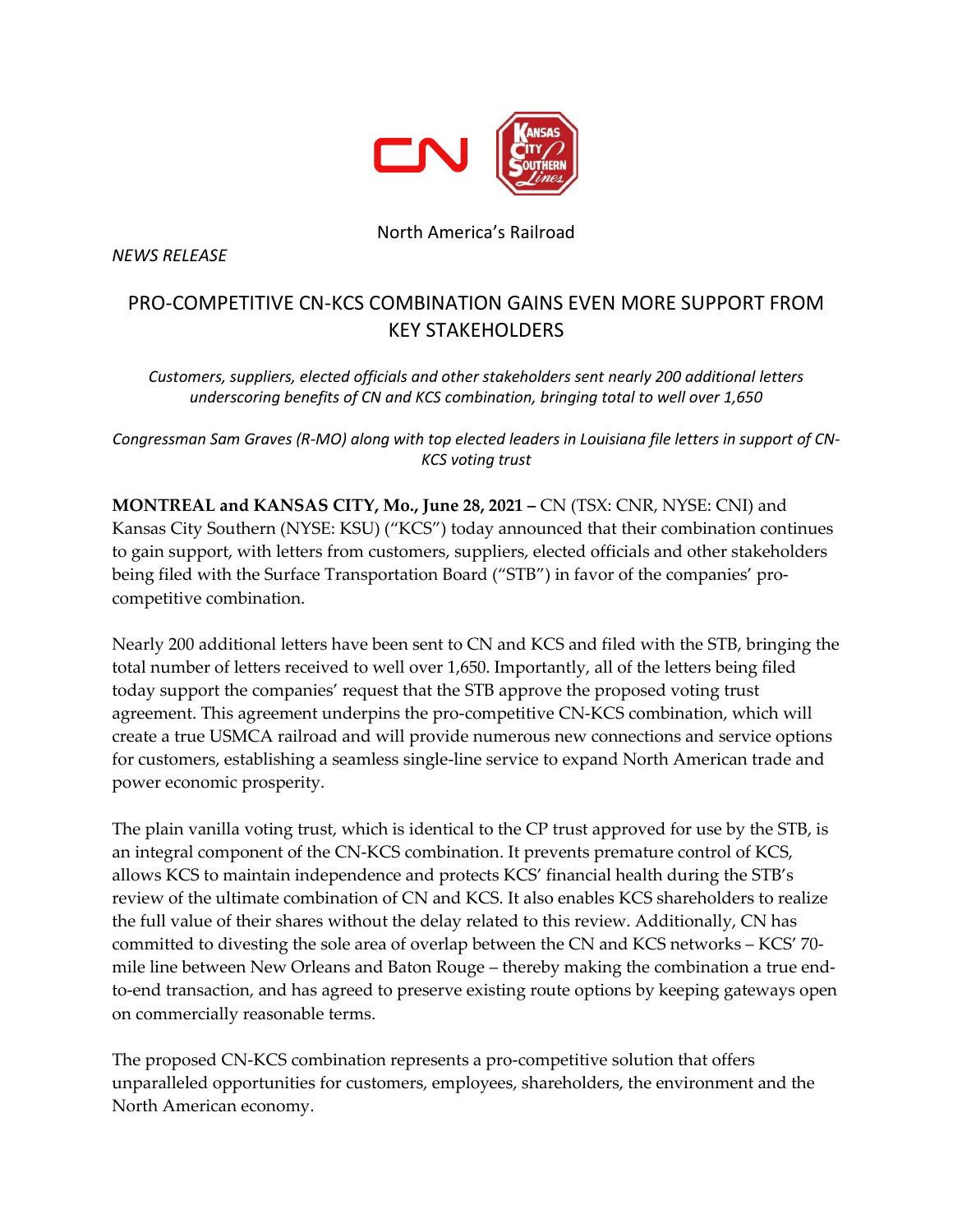One of the nearly 200 additional letters filed today is from Congressman Sam Graves, the Ranking Member of the House Committee on Transportation and Infrastructure. Representative Graves "urge[s] approval of the voting trust" and notes that the "CN/KCS trust should meet the unlawful control test, and also meet the public interest financial test." He also observes that "KCS is well-established and well respected within the Kansas City area and merging with CN will create new opportunities for trade and economic growth in the metro area and beyond. From a national and international perspective, the CN/KCS merger has the potential to improve commerce and access to markets by creating a single railroad that will streamline the movement of goods among Canada, the United States, and Mexico."

Additional stakeholders from CN and KCS' networks, including Mayor President Sharon Weston Broome of Baton Rouge, the Board and executives of the Baton Rouge Area Foundation, Louisiana Governor John Bel Edwards, and the Port of New Orleans, continue to write letters underscoring the significant benefits available through the combination. Highlights of these letters include:

- "This combination would serve Baton Rouge, Louisiana well by expanding the collective reach of both railroads and bringing new, sustainable transportation solutions to businesses in Baton Rouge and East Baton Rouge Parish." – Mayor President Sharon Weston Broome
- "CN has operated in the U.S. for more than 100 years and is committed to being a strong local partner in every[] community where it operates. We look forward to the opportunity to expand access to passenger service between Baton Rouge and New Orleans by partnering with CN." – John Spain, EVP, Baton Rouge Area Foundation

Lastly, today's filing includes four letters of support from three local unions affiliated with Brotherhood of Locomotive Engineers and Trainmen ("BLET"), which collectively represent more than 1,700 engineers working on CN's United States rail operating subsidiaries and approximately 200 engineers working on KCS.

CN and KCS look forward to further comment and engagement from their stakeholders during the STB's official public comment period, which will be open until the end of the day today, June 28, 2021, as they work towards gaining approval of their voting trust and completing their combination.

A full copy of CN's letter filed with the STB appears below:

Applicants Canadian National Railway Company ("CN") and Kansas City Southern ("KCS") respectfully submit the enclosed 186 letters from stakeholders relating to CN's and KCS's proposed combination. All of the letters in today's filing express support for the approval of the voting trust. This filing brings the total number of support letters filed to well over 1,650. 940 of these letters explicitly support the proposed CN-KCS voting trust. These letters come from customers in Canada, Mexico and the United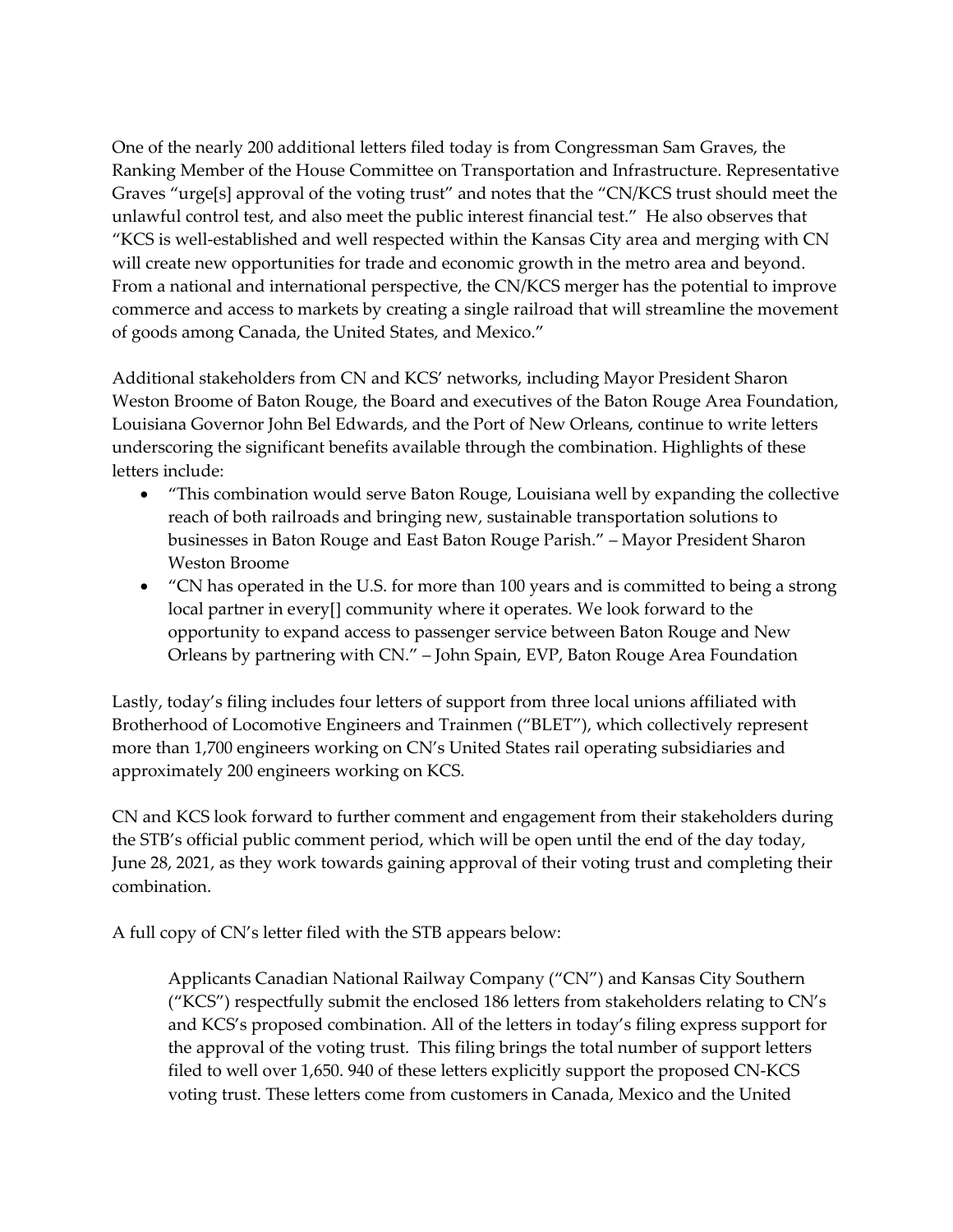States, suppliers from every side of the rail industry, many of the largest ports in North America, trade associations, local chambers of commerce, dozens of mayors and city administrators, numerous state legislators, 2 governors, and 11 members of Congress.

Each of the 186 letters filed today voice their unequivocal support for CN's proposed voting trust, of which 105 also back the CN-KCS combination itself. They include a letter from the Honorable Sam Graves, the representative from Missouri's Sixth District and Ranking Member of the House Committee on Transportation and Infrastructure. Representative Graves "urge[s] approval of the voting trust" and notes that the "CN/KCS trust should meet the unlawful control test, and also meet the public interest financial test." He also observes that "KCS is well-established and well respected within the Kansas City area and merging with CN will create new opportunities for trade and economic growth in the metro area and beyond. From a national and international perspective, the CN/KCS merger has the potential to improve commerce and access to markets by creating a single railroad that will streamline the movement of goods among Canada, the United States, and Mexico."

Ranking Member Graves is joined by several other members of the Missouri and Kansas delegations, including Governor Mike Parson of Missouri, Congressman Emmanuel Cleaver, and Congresswoman Sharice Davids. Joining in support as well are numerous Kansas and Missouri civic organizations and leaders. The Kansas and Missouri delegations are joined by Congressman Cuellar of Texas and Congressman Kelly of Mississippi.

Support also comes from Louisiana. Applicants are pleased to enjoy the backing of Mayor Sharon Weston Broome of Baton Rouge, who writes that the proposed combination "would serve Baton Rouge, Louisiana well by expanding the collective reach of both railroads and bringing new, sustainable transportation solutions to businesses in Baton Rouge and East Baton Rouge Parish." The board and executives of the Baton Rouge Area Foundation likewise write in support of the merger and voting trust, describing CN as "integral" to the transportation system of the region, and critical in connecting their businesses to markets around the World. They welcome the merger, which they say will further allow industry to move traffic from truck to rail and in so doing reduce greenhouse gas emissions. These letters join a dozen others supporting the merger which Applicants have already filed from Louisiana, including Governor Edwards and the Port of New Orleans.

The various elected officials, civic leaders, and economic development groups are joined by numerous other shippers and customers throughout Mexico, U.S. and Canada.

Other supporters also eagerly welcome the opportunity to move truck traffic to the new joint CN-KCS rail network. One such company is Atlantic Track and Turnout Co., a supplier to the rail industry as well as a customer that relies upon fast and economical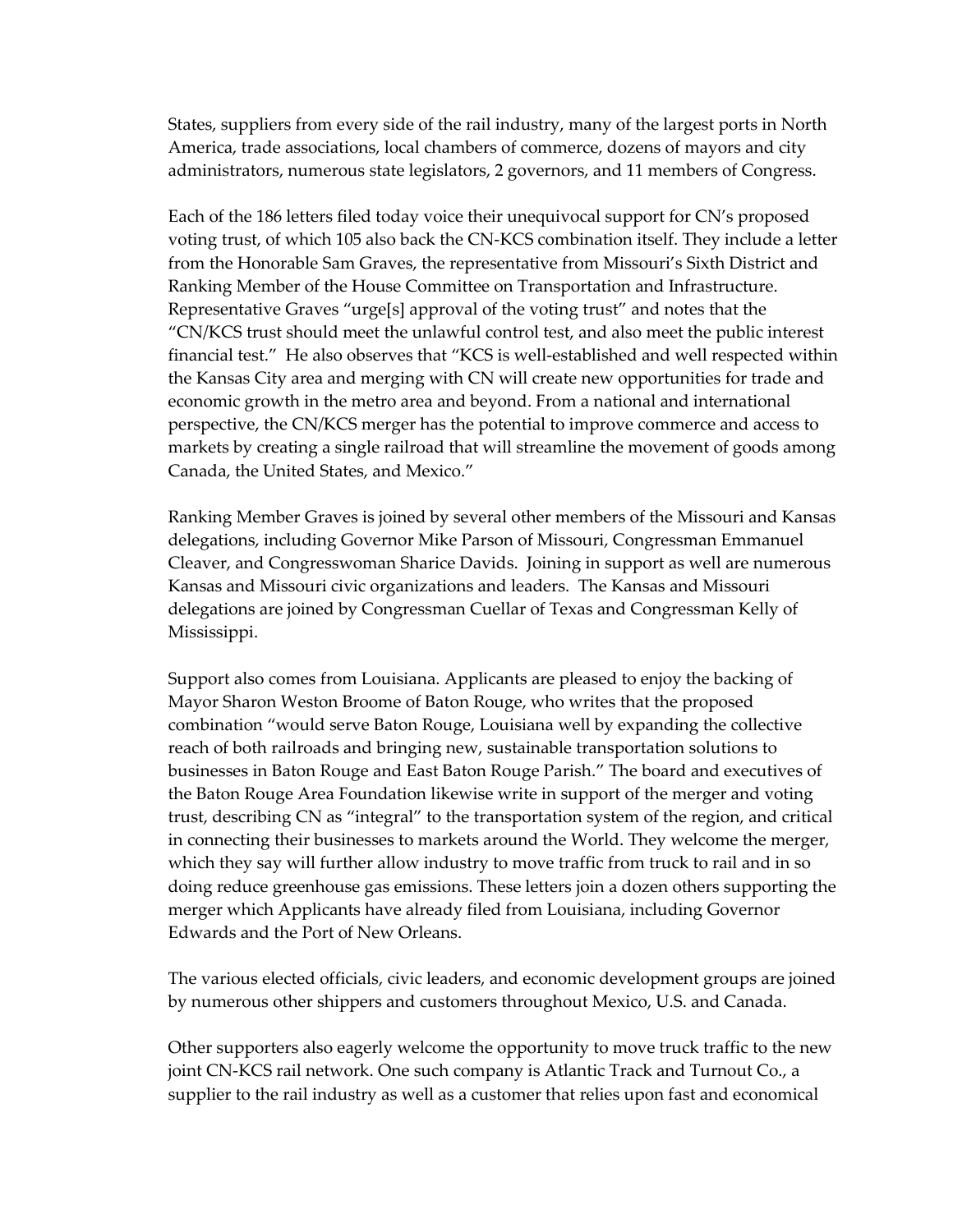service from CN in order to ship their products all across North America. This reliance has only continued to grow as the economy has reopened and truck freight has become "very expensive and increasingly unreliable." They write that the CN-KCS combination would create a railroad network that is "faster, safer, and more economical," which will allow them to shift more of their shipping to rail where the company currently relies on trucks to move freight from their facility in Memphis.

Entities from the agriculture industry join to express their support for the trust as well as the benefits the proposed merger would bring to their business. One such supporter is Ray-Carroll County Grain Growers, a long-time customer which depends on KCS for service at five of its locations where it provides a broad range of services to farmers and other members. Another, poultry producer Raeford Farms of Louisiana, looks forward to expanded market access and a more diversified feed market so that weather conditions in their immediate region don't have the potential to pose a significant threat of disruption to their business.

CN and KCS are also pleased to enjoy support for the proposed voting trust from numerous labor organizations, including letters filed earlier this week from multiple chapters of the International Association of Sheet Metal, Air, Rail and Transportation Workers and Brotherhood of Locomotive Engineers and Trainmen ("BLET"). Today's filing includes support from 4 local unions affiliated with the Brotherhood of Locomotive Engineers and Trainmen ("BLET"), who collectively represent over 1700 engineers working on CN's United States affiliates and approximately 200 engineers working on KCS. These letters encourage approval of the voting trust, and note that the trust "demonstrates clearly the stakeholder-focused approach to business that Canadian National has demonstrated" in its relationship with these labor organizations.

CN and KCS are pleased that so many stakeholders recognize that the trust proposed by CN and KCS, which is identical to the CP trust approved by the STB, meets the test for approval because it: (a) prevents premature control of KCS; (b) allows KCS to maintain independence during the STB's review of the ultimate combination of CN and KCS; and (c) protects KCS' financial health during this period. It also enables KCS shareholders to realize the full value of their shares prior to the STB's subsequent review of the merits of the proposed combination.

Indeed, as the Board may be aware, former STB Commissioner and Vice-Chairman, William Clyburn, Jr., wrote in an Railway Age op-ed dated June 8, 2021 that he believes the CN voting trust addresses "unlawful control" and the "public interest" standard under the new rules, and that as such, the voting trust should be approved. Likewise, in an op-ed published by Railway Age on June 22, Dr. William Huneke, the former Director of the Office of Economics and Chief Economist at STB expressed his support for the voting trust in large part because approval of the trust is the only means by which shippers will enjoy the benefits of CN's open gateways commitment, which he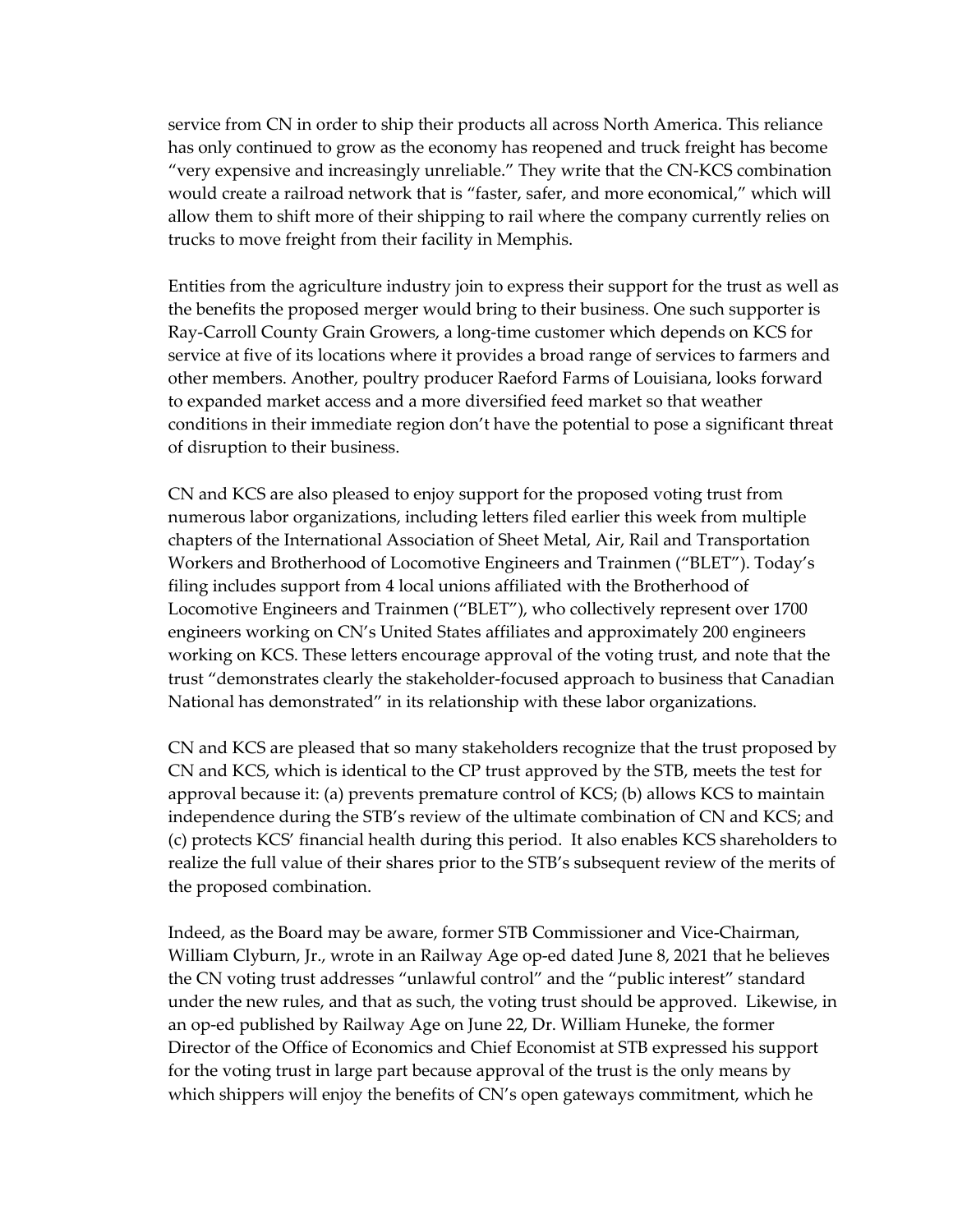describes as a "big deal." He believes that this commitment, which will only be implemented through consideration and approval of the merger itself, "ensures that shippers who today enjoy competitive joint line routings with either CN or KCS will continue to have those routings available to them in a post CN/KCS merger environment, even if a merged CN/KCS could handle the entire movement via a singleline routing".

CN and KCS appreciate the overwhelming support that Board Member Clyburn, Dr. Huneke, and the many, many other customers and stakeholders have expressed during the STB's voting trust comment period. CN and KCS will continue to engage with industry stakeholders about the proposed CN-KCS combination and the tremendous public interest benefits it will bring by creating the premier railway for the 21st century with a single network across Canada, the United States, and Mexico.

Respectfully submitted,

Sean Finn Olivier Chouc  $CN$ 935 de La Gauchetière Street West, 16th Floor Montreal, QC H3B 2M9 CANADA

/s/ Raymond A. Atkins Raymond A. Atkins Terence M. Hynes Matthew J. Warren Sidley Austin LLP 1501 K Street, N.W. Washington, DC 20005 (202) 736-8000 ratkins@sidley.com

Kathryn J. Gainey CN 601 Pennsylvania Ave, NW Suite 500, North Building Washington, DC 20004 Kathryn.gainey@cn.ca

*Counsel for Canadian National Railway Company, Grand Trunk Corporation, and CN's Rail Operating Subsidiaries*

Adam J. Godderz Kansas City Southern P.O. Box 219335 Kansas City, MO 64121-9335 (816) 983-1324

/s/ William A. Mullins William A. Mullins Crystal M. Zorbaugh Baker & Miller PLLC 2401 Pennsylvania Avenue, Suite 300 Washington, DC 20037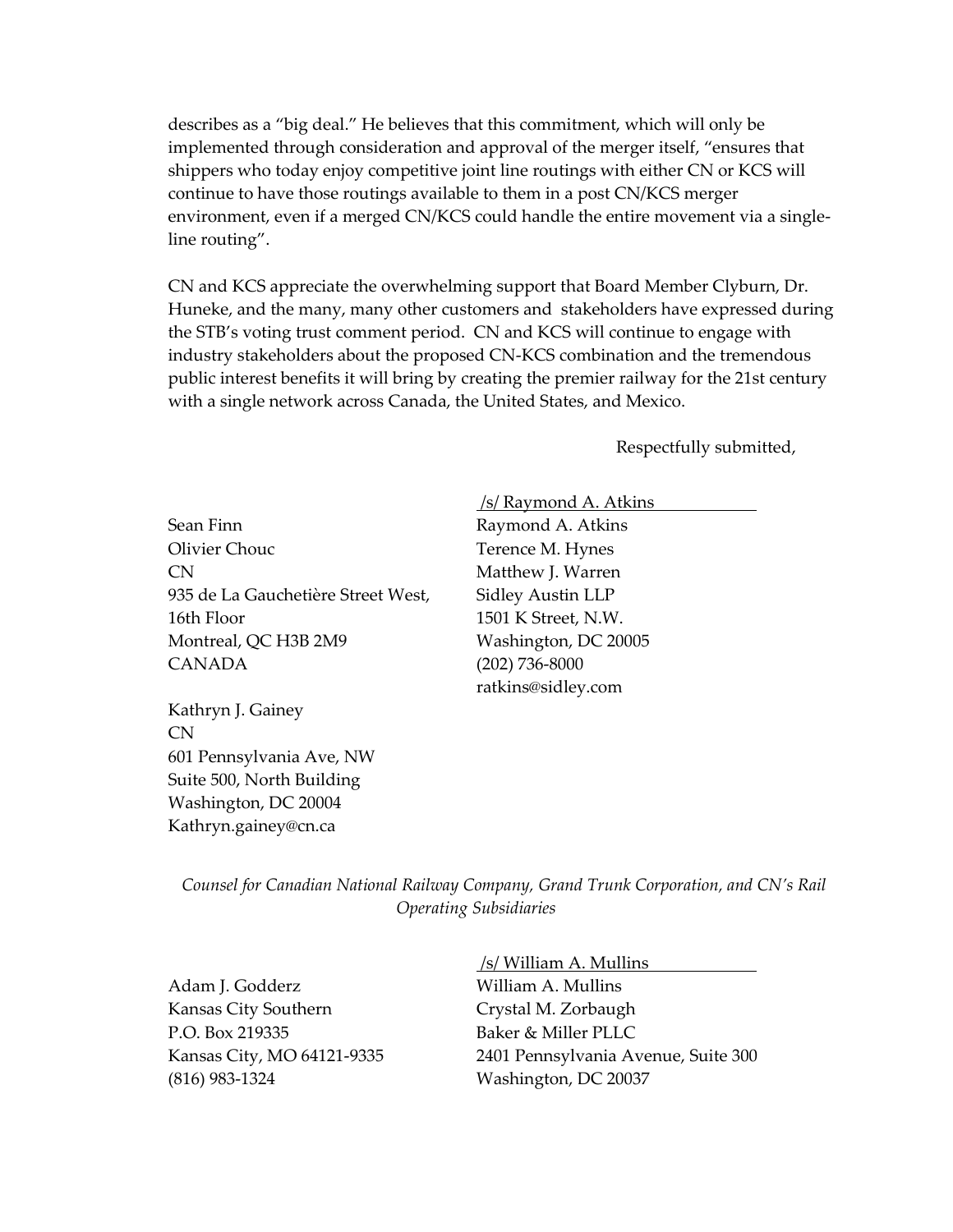AGodderz@KCSouthern.com (202) 663-7823

WMullins@bakerandmiller.com

*Counsel for Kansas City Southern, The Kansas City Southern Railway Company, Gateway Eastern Railway Company, and the Texas Mexican Railway Company*

Dated: June 28, 2021

# **INDEX of ENCLOSED SUPPORT STATEMENTS**

#### Statements SUPPORTING TRANSACTION

- 1. Wisconsin State Representative Rob Summerfield
- 2. Reeve Dan Henn, Rocky View County, Alberta, Canada
- 3. Councilman Warren J. Torres, Jr., St. John the Baptist Parish, Louisiana
- 4. A.J. Hollander Enterprises Inc.
- 5. Acty Virtual Systems S.A.P.I. de C.V.
- 6. Argom Global Trade S.A. de C.V.
- 7. Atlantic Track & Turnout Co.
- 8. Avient Corporation
- 9. Baton Rouge Area Foundation
- 10. BlueLinx
- 11. C. Czarnikow Sugar Mexico, S.A de C.V.
- 12. Cantak
- 13. ciaO Intermodal
- 14. Comercializadora Interceramic, S.A. de C.V.
- 15. Distribution Business Management Association
- 16. Express Grain Terminals LLC
- 17. Feed Products and Service Co.
- 18. Grupo Aralo
- 19. Grupo Cyprus
- 20. GTO Logistics Center
- 21. Hankins Lumber Company, Inc.
- 22. In-Terminal Services de Mexico S. de R.L. de C.V.
- 23. Intermodal Support Services, Inc.
- 24. J.O. Alvarez, Inc.
- 25. Lapson Mexico S.A de C.V.
- 26. Magotteaux Inc.
- 27. Mar-Jac Poultry, Inc.
- 28. Mitsui de Mexico, S. de R.L. de C.V.
- 29. ModalSupport Equipo de Mexico
- 30. Mutual Transportation Services Inc.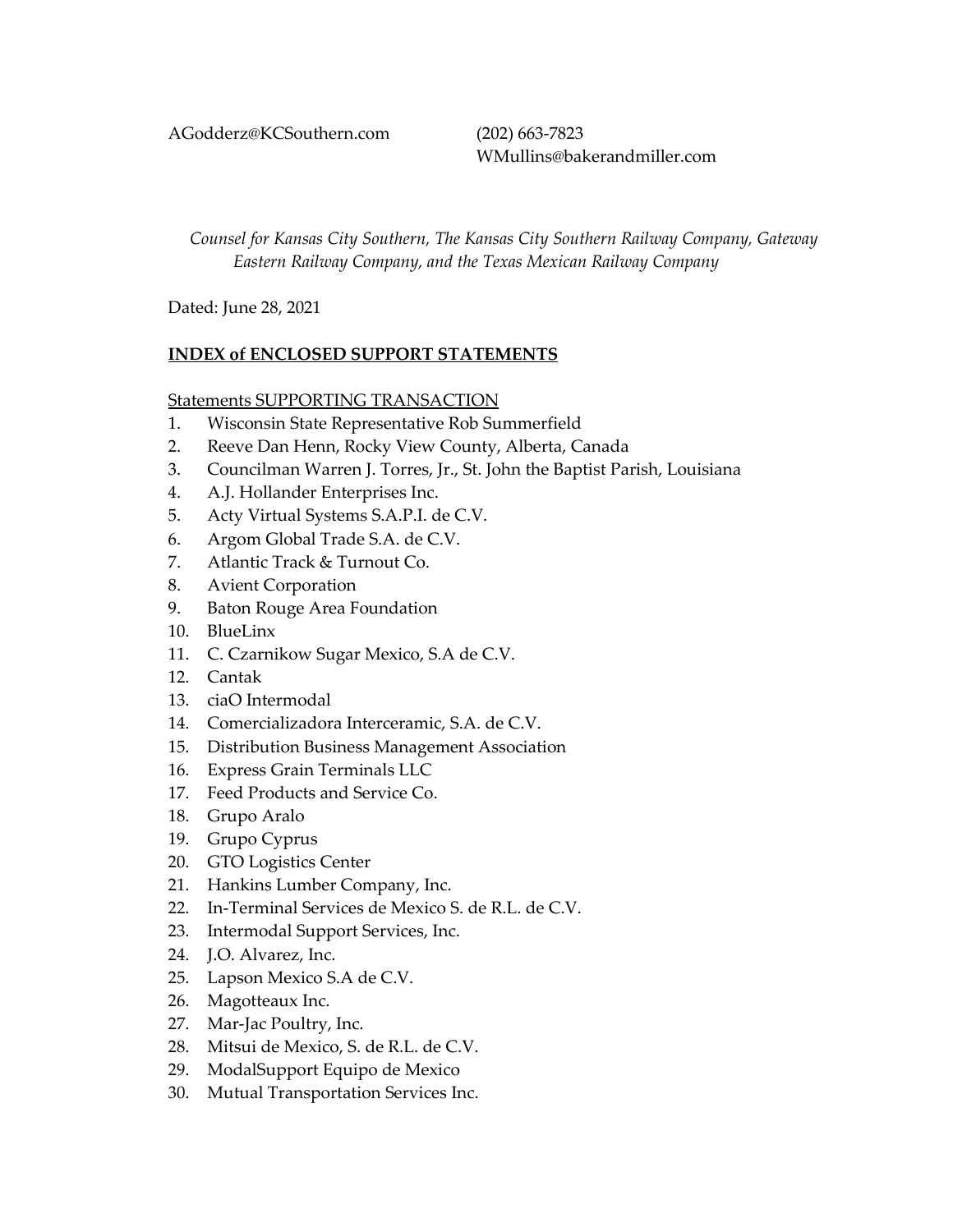- 31. Navarro International Group, LLC
- 32. Olin Corporation
- 33. Prairie Oat Growers Association
- 34. Rail to Door Consulting
- 35. Reagent Chemical & Research, Inc.
- 36. Schreiber Mexico, S.A. de C.V.
- 37. Shafer Commodities Limited
- 38. Students on Ice Foundation
- 39. Textiles Leon
- 40. Theriault & Hachey Peat Moss Ltd.
- 41. TIM
- 42. Tri Province Enterprises (1984) Ltd.
- 43. Truper, S.A. de C.V.
- 44. Wilson Fuel Co. Limited
- 45. Xolal Construcciones
- 46. Agunsa L&D S.A. de C.V.
- 47. Alfredo de León y Cía, S.C.
- 48. ArcelorMittal Tubular Products Monterrey, S.A. de C.V.
- 49. ARI Arquitectura y Ingeniería, S.A. de C.V.
- 50. AS Trucking
- 51. Borderless Consulting Group
- 52. Bridgefarmer & Associates, Inc.
- 53. California Trucking Company LLC
- 54. Cargodec MX S.C.
- 55. Comercial Ordizia S.A. de C.V.
- 56. Consorcio INTERCOM S.A. de C.V.
- 57. Construcciones Ferroviarias del Golfo S.A. de C.V.
- 58. DLG Industrias S.A. de C.V.
- 59. Electrogazá S.A. de C.V.
- 60. Fastco, Inc.
- 61. Flex-Box
- 62. Fuchs Lubricants Co.
- 63. Gilkes, Inc.
- 64. Grupo Trimex, S.A. de C.V.
- 65. Harinas Elizondo
- 66. Henrry Monsivais S.
- 67. Icom America Inc.
- 68. IEMS AMERICAS, S.C.
- 69. Industrias SCR, S.A. de C.V.
- 70. Ingenieria y Servicios Ferroviarios, S.A. de C.V.
- 71. Interdom LLC
- 72. Internacional Regiormontana de Acero, S.A. de C.V.
- 73. International Electronic Machines Corporation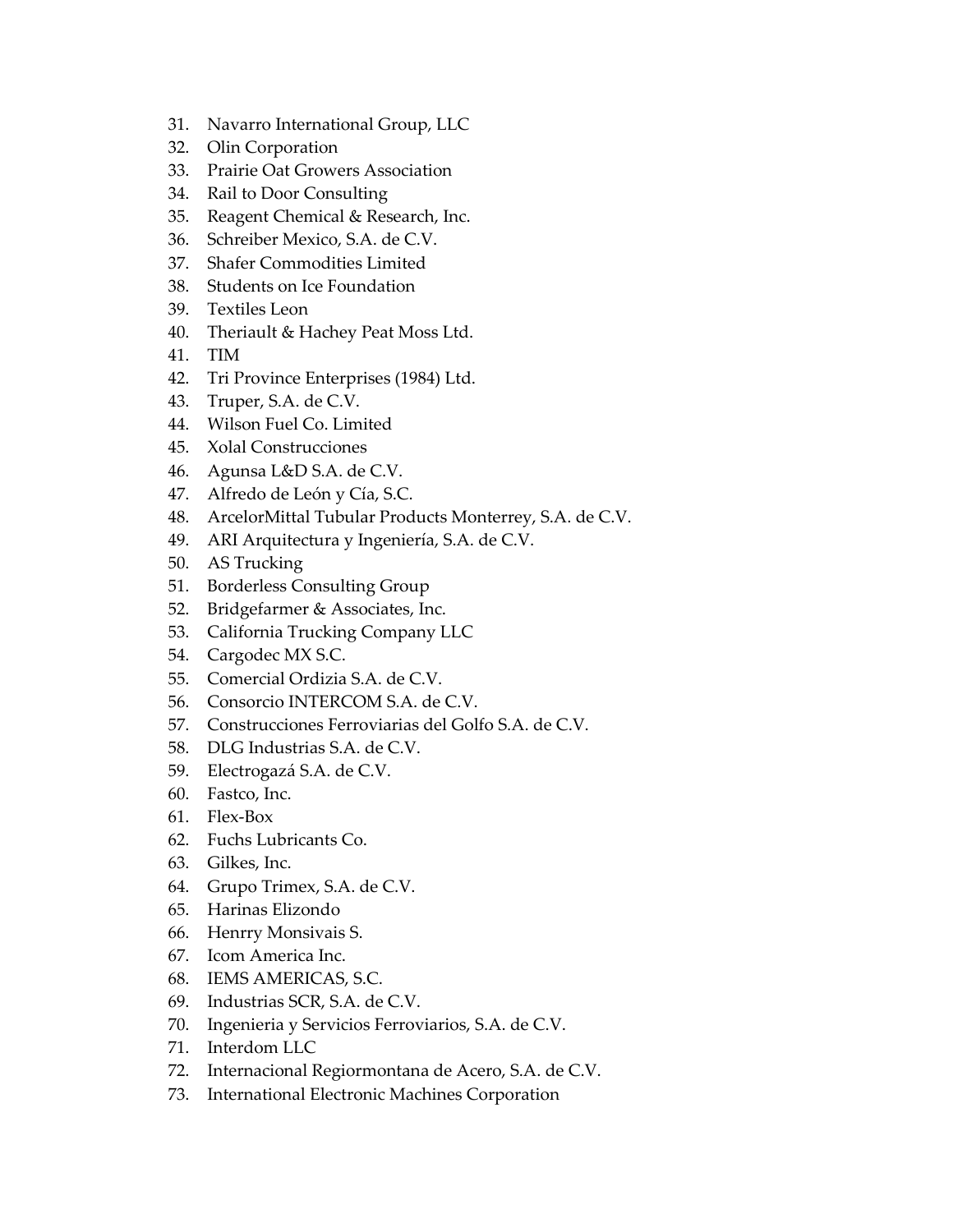- 74. Jack Spring Electrical Contractors, Inc.
- 75. JAX Engineering, Inc.
- 76. Jorge Morton Gomez
- 77. José Luis Valle Canales
- 78. Lexair, Inc.
- 79. Lumietri de México
- 80. M3G Consultores S.C.
- 81. Mainline Services, LLC
- 82. Manufacturas Quezher S.R.L. de C.V.
- 83. Martha Reyes y Cia S.C.
- 84. McConway & Torley, LLC
- 85. Meridian Southern Railway, LLC
- 86. Mundo Hidráulico Ferretería S.A. de C.V.
- 87. Node Park
- 88. ONE Ocean Network Express Shipping Mexico, S.A. de C.V.
- 89. Ocean Pacific Construcciones S.A. de C.V.
- 90. Industrias Bachoco and OK Foods, Inc.
- 91. Optima Consulting, LLC
- 92. Plásticos Ceccan
- 93. Polioles, S.A. de C.V.
- 94. Port of Brownsville, Texas
- 95. Productos y Estrategias Del Noreste
- 96. ROYECTOS Y MANTENIMIENTO DE SEÑALIZACION FERROVIARIA S.A. DE C.V.
- 97. Raeford Farms of Louisiana, LLC
- 98. REFRIGERACION MONSA, S.A. DE C.V.
- 99. Regio Servicios Industriales y Ferroviarios S.A. de C.V.
- 100. Sani Rent de Mexico S.A. de C.V.
- 101. Surrette Battery Company LTD.
- 102. Surveying and Mapping, LLC
- 103. Tejas Surveying, Inc.
- 104. TriCounty FS Inc.
- 105. Winston Plywood & Veneer

Statements SUPPORTING PROPOSED VOTING TRUST

- 1. The Honorable Michael L. Parson, Governor of Missouri
- 2. The Honorable Sam Graves, U.S. House of Representatives, Ranking Member, Committee on Transportation and Infrastructure
- 3. The Honorable Bennie G. Thompson, U.S. House of Representatives
- 4. The Honorable Emanuel Cleaver, II, U.S. House of Representatives
- 5. The Honorable Henry Cuellar, U.S. House of Representatives
- 6. The Honorable Sharice L. Davids, U.S. House of Representatives
- 7. The Honorable Trent Kelly, U.S. House of Representatives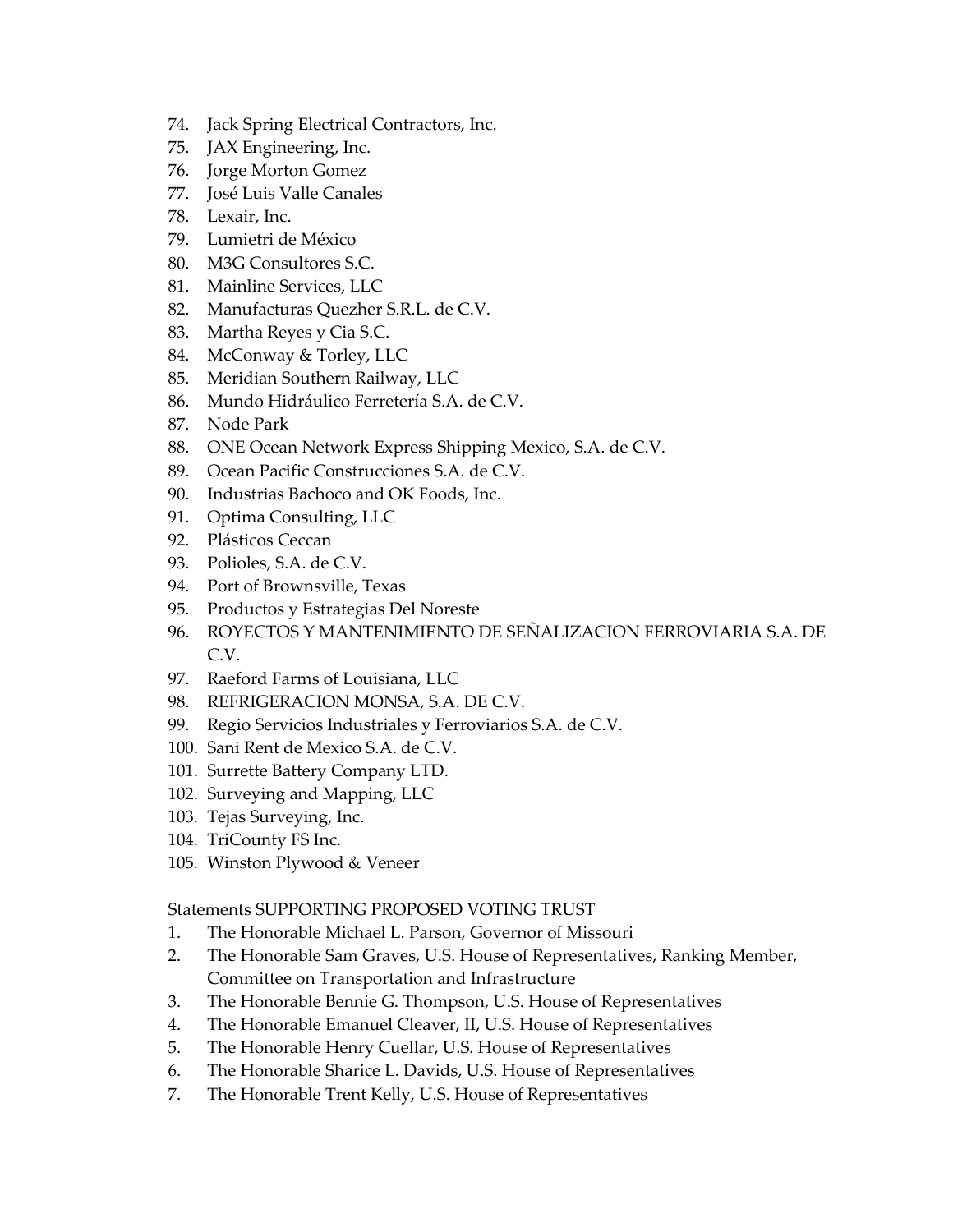- 8. Louisiana State Representative Vincent J. Pierre
- 9. Mayor President Sharon Weston Broome, City of Baton Rouge, Parish of East Baton Rouge, Louisiana
- 10. Brotherhood of Locomotive Engineers and Trainmen (BLET) GCA 360
- 11. Brotherhood of Locomotive Engineers and Trainmen (BLET) GCA 390 CN/IC Employees
- 12. Brotherhood of Locomotive Engineers and Trainmen (BLET) GCA 390 KCS Employees
- 13. Brotherhood of Locomotive Engineers and Trainmen (BLET) GCA 910
- 14. Ado Technologies
- 15. Allen's Scrap & Salvage Ltd.
- 16. Alliance Energy Services
- 17. Amar Transport Inc.
- 18. Aspen Acres Organics
- 19. Canada Pork, Canadian Meat Council and the Canadian Pork Council
- 20. Central Salvage Ltd.
- 21. Charron Warehousing Inc.
- 22. Del Monte Foods, Inc.
- 23. Dorel Industries Inc.
- 24. DVL Logistics
- 25. East & West Transportation
- 26. Economy Brick Sales, Inc.
- 27. ED&F Man Liquid Products LLC
- 28. Effingham Equity
- 29. Events Logistics Worldwide Inc.
- 30. Evergreen Shipping Agency (America) Corp.
- 31. Freightera Logistics Inc.
- 32. FutureWood Corp.
- 33. G2 Logix
- 34. Galaxy Lithium Canada Inc.
- 35. GFL Environmental
- 36. GIO Railways Corporation
- 37. Grain Millers, Inc.
- 38. Great West Distribution Ltd.
- 39. Greater Fort Dodge Growth Alliance
- 40. Greater Kansas City Chamber of Commerce
- 41. Greater Shreveport Chamber of Commerce
- 42. Hopewell Logistics Inc.
- 43. Indiana Business Railroad
- 44. Les Industries P.F. Inc.
- 45. Inteplast Bags & Films Corp.
- 46. J.B. Hunt Transport, Inc.
- 47. Jalamaar del Centro S.A. de C.V.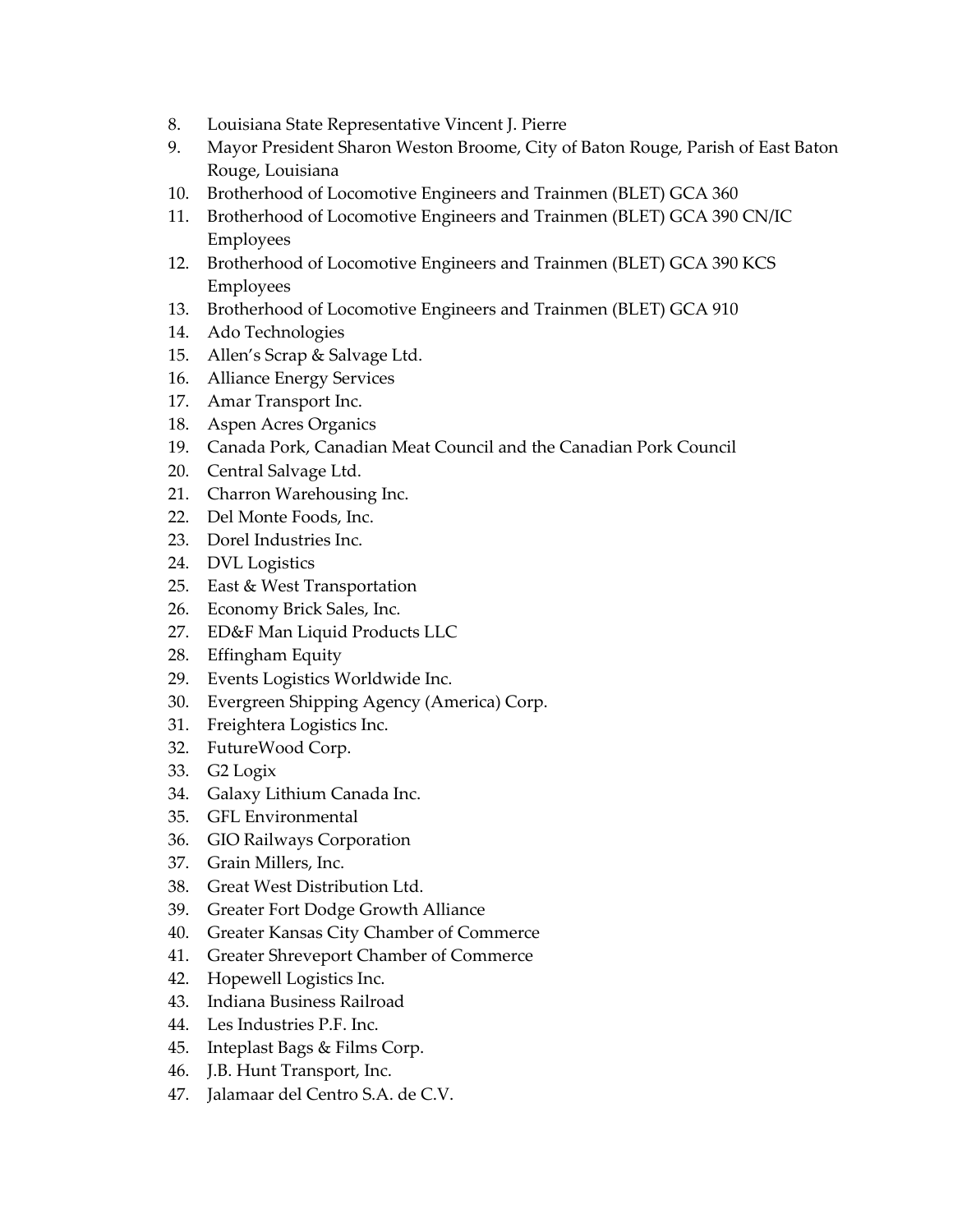- 48. Kansas City Area Development Council
- 49. Lewis C. Howard, Inc.
- 50. Lockwood Logistics International Ltd.
- 51. Lotus Terminals Ltd.
- 52. LSM Commodities Ltd
- 53. Ludlow Cooperative Elevator Company
- 54. MCW Transport (2000) Inc.
- 55. Manitoba Starch Products Inc.
- 56. Martrex, Inc.
- 57. Menard, Inc.
- 58. Metal Ox Warehousing & Logistics LLC
- 59. Missouri Chamber of Commerce and Industry
- 60. Missouri Department of Economic Development
- 61. Motive Rail, Inc.
- 62. Oceanex Inc.
- 63. PAR Sales & Transportation, Inc.
- 64. Ponderosa Petroleum
- 65. Ray-Carroll County Grain Growers
- 66. Red Lava, Inc.
- 67. Reliance Carriers Inc.
- 68. Sadoff Iron and Metal Company
- 69. SaniQ
- 70. Seaboard Special Crops
- 71. SPB Equipments
- 72. Sterling Services, Ltd.
- 73. STIHL Limited
- 74. Stupp Bros., Inc. d/b/a Stupp Corporation
- 75. Synergy Grain Trading Ltd.
- 76. TG Appliance Group
- 77. Topflight Grain Cooperative
- 78. Tropic Oil Company
- 79. Union City Terminal Railroad
- 80. WATCO
- 81. The Waterloo Central Railway

#### **CERTIFICATE OF SERVICE**

I hereby certify that on this 28th day of June 28, 2021, a copy of the foregoing Joint Submission of 100 Statements Supporting Proposed Transaction And/Or Voting Trust was served by email or first class mail on the service list to Finance Docket No. 36514.

> /s/ Matthew J. Warren Matthew J. Warren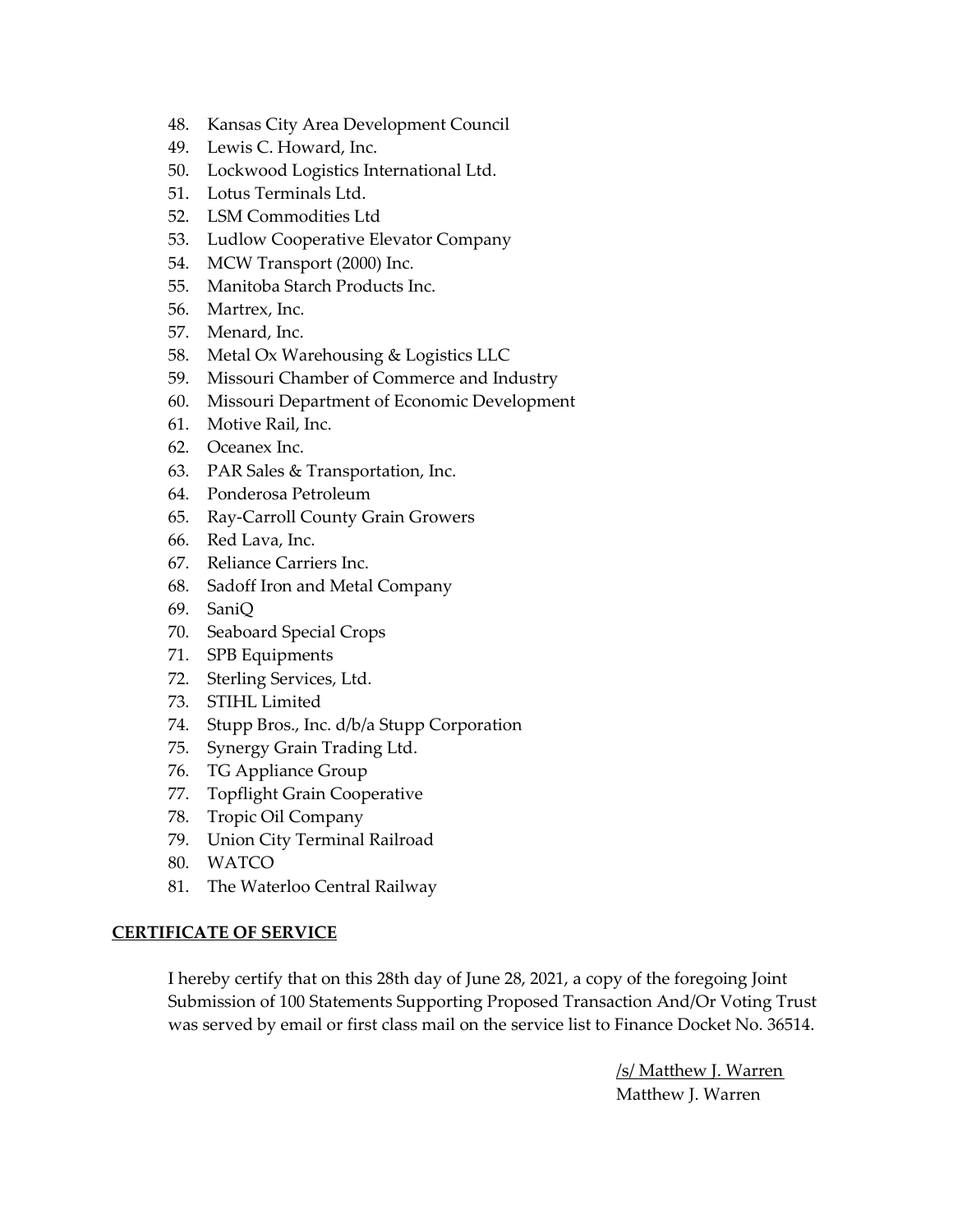For more information about CN's and KCS' pro-competitive combination, please visit [www.ConnectedContinent.com.](http://www.connectedcontinent.com/)

## **About CN**

CN is a world-class transportation leader and trade-enabler. Essential to the economy, to the customers, and to the communities it serves, CN safely transports more than 300 million tons of natural resources, manufactured products, and finished goods throughout North America every year. As the only railroad connecting Canada's Eastern and Western coasts with the U.S. South through a 19,500-mile rail network, CN and its affiliates have been contributing to community prosperity and sustainable trade since 1919. CN is committed to programs supporting social responsibility and environmental stewardship.

# **About Kansas City Southern**

Headquartered in Kansas City, Mo., Kansas City Southern (KCS) (NYSE: KSU) is a transportation holding company that has railroad investments in the U.S., Mexico and Panama. Its primary U.S. holding is The Kansas City Southern Railway Company, serving the central and south central U.S. Its international holdings include Kansas City Southern de Mexico, S.A. de C.V., serving northeastern and central Mexico and the port cities of Lázaro Cárdenas, Tampico and Veracruz, and a 50 percent interest in Panama Canal Railway Company, providing ocean-to-ocean freight and passenger service along the Panama Canal. KCS' North American rail holdings and strategic alliances with other North American rail partners are primary components of a unique railway system, linking the commercial and industrial centers of the U.S., Mexico and Canada. More information about KCS can be found at www.kcsouthern.com

## **Forward Looking Statements**

Certain statements included in this news release constitute "forward-looking statements" within the meaning of the United States Private Securities Litigation Reform Act of 1995 and under Canadian securities laws, including statements based on management's assessment and assumptions and publicly available information with respect to KCS, regarding the proposed transaction between CN and KCS, the expected benefits of the proposed transaction and future opportunities for the combined company. By their nature, forward-looking statements involve risks, uncertainties and assumptions. CN cautions that its assumptions may not materialize and that current economic conditions render such assumptions, although reasonable at the time they were made, subject to greater uncertainty. Forward-looking statements may be identified by the use of terminology such as "believes," "expects," "anticipates," "assumes," "outlook," "plans," "targets," or other similar words.

Forward-looking statements are not guarantees of future performance and involve risks, uncertainties and other factors which may cause actual results, performance or achievements of CN, or the combined company, to be materially different from the outlook or any future results, performance or achievements implied by such statements. Accordingly, readers are advised not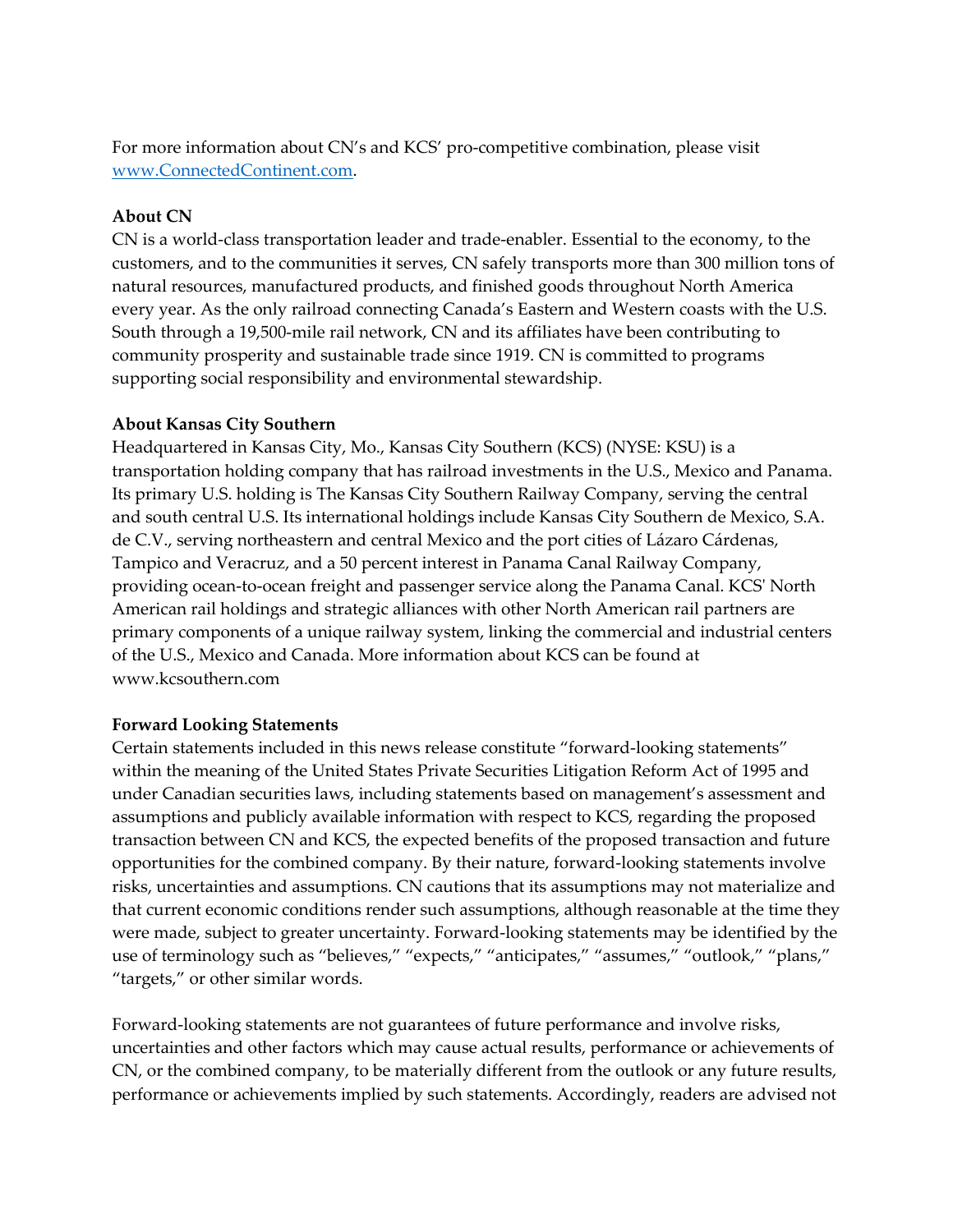to place undue reliance on forward-looking statements. Important risk factors that could affect the forward-looking statements in this news release include, but are not limited to: the outcome of the proposed transaction between CN and KCS; the parties' ability to consummate the proposed transaction; the conditions to the completion of the proposed transaction; that the regulatory approvals required for the proposed transaction may not be obtained on the terms expected or on the anticipated schedule or at all; CN's indebtedness, including the substantial indebtedness CN expects to incur and assume in connection with the proposed transaction and the need to generate sufficient cash flows to service and repay such debt; CN's ability to meet expectations regarding the timing, completion and accounting and tax treatments of the proposed transaction; the possibility that CN may be unable to achieve expected synergies and operating efficiencies within the expected time-frames or at all and to successfully integrate KCS' operations with those of CN; that such integration may be more difficult, time-consuming or costly than expected; that operating costs, customer loss and business disruption (including, without limitation, difficulties in maintaining relationships with employees, customers or suppliers) may be greater than expected following the proposed transaction or the public announcement of the proposed transaction; the retention of certain key employees of KCS may be difficult; the duration and effects of the COVID-19 pandemic, general economic and business conditions, particularly in the context of the COVID-19 pandemic; industry competition; inflation, currency and interest rate fluctuations; changes in fuel prices; legislative and/or regulatory developments; compliance with environmental laws and regulations; actions by regulators; the adverse impact of any termination or revocation by the Mexican government of KCS de México, S.A. de C.V.'s Concession; increases in maintenance and operating costs; security threats; reliance on technology and related cybersecurity risk; trade restrictions or other changes to international trade arrangements; transportation of hazardous materials; various events which could disrupt operations, including illegal blockades of rail networks, and natural events such as severe weather, droughts, fires, floods and earthquakes; climate change; labor negotiations and disruptions; environmental claims; uncertainties of investigations, proceedings or other types of claims and litigation; risks and liabilities arising from derailments; timing and completion of capital programs; and other risks detailed from time to time in reports filed by CN with securities regulators in Canada and the United States. Reference should also be made to Management's Discussion and Analysis in CN's annual and interim reports, Annual Information Form and Form 40-F, filed with Canadian and U.S. securities regulators and available on CN's website, for a description of major risk factors relating to CN. Additional risks that may affect KCS' results of operations appear in Part I, Item 1A "Risks Related to KCS' Operations and Business" of KCS' Annual Report on Form 10-K for the year ended December 31, 2020, and in KCS' other filings with the U.S. Securities and Exchange Commission ("SEC").

Forward-looking statements reflect information as of the date on which they are made. CN assumes no obligation to update or revise forward-looking statements to reflect future events, changes in circumstances, or changes in beliefs, unless required by applicable securities laws. In the event CN does update any forward-looking statement, no inference should be made that CN will make additional updates with respect to that statement, related matters, or any other forward-looking statement.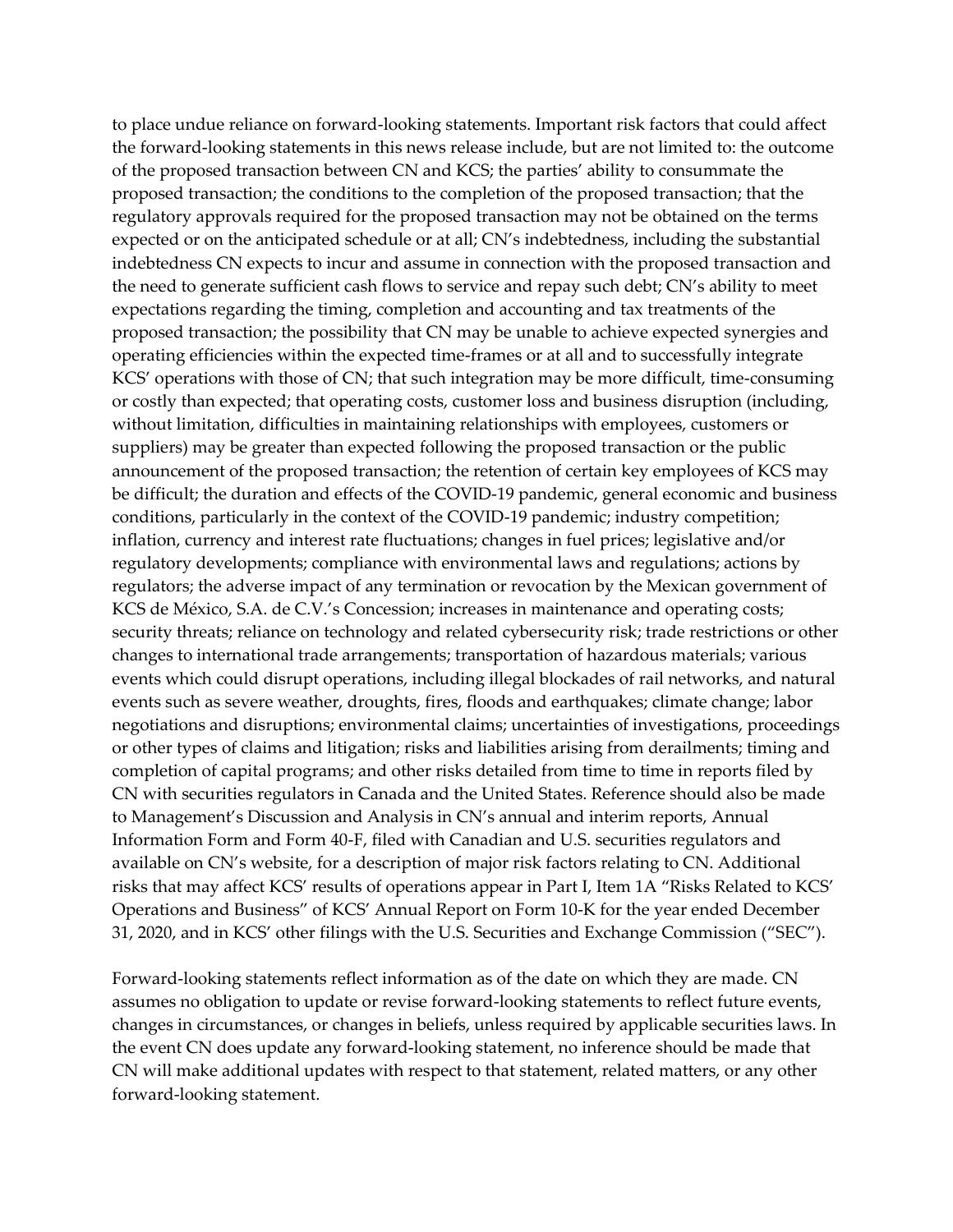#### **No Offer or Solicitation**

This news release does not constitute an offer to sell or the solicitation of an offer to buy any securities or a solicitation of any vote or approval, nor shall there be any sale of securities in any jurisdiction in which such offer, solicitation or sale would be unlawful prior to registration or qualification under the securities laws of any such jurisdiction. No offer of securities shall be made except by means of a prospectus meeting the requirements of Section 10 of the Securities Act of 1933, as amended.

## **Additional Information and Where to Find It**

In connection with the proposed transaction, CN has filed with the SEC a registration statement on Form F-4 to register the shares to be issued in connection with the proposed transaction. The registration statement includes a preliminary proxy statement of KCS which, when finalized, will be sent to the stockholders of KCS seeking their approval of the merger-related proposals. The registration statement has not yet become effective. This news release is not a substitute for the proxy statement or registration statement or other documents CN and/or KCS may file with the SEC or applicable securities regulators in Canada in connection with the proposed transaction.

INVESTORS AND SECURITY HOLDERS ARE URGED TO READ THE PRELIMINARY PROXY STATEMENT, THE REGISTRATION STATEMENT, THE PROSPECTUS AND ANY OTHER RELEVANT DOCUMENTS FILED WITH THE SEC OR APPLICABLE SECURITIES REGULATORS IN CANADA CAREFULLY IN THEIR ENTIRETY IF AND WHEN THEY BECOME AVAILABLE (INCLUDING ALL AMENDMENTS AND SUPPLEMENTS THERETO) BECAUSE THEY WILL CONTAIN IMPORTANT INFORMATION ABOUT CN, KCS AND THE PROPOSED TRANSACTIONS. Any definitive proxy statement(s), registration statement or prospectus(es) and other documents filed by CN and KCS (if and when available) will be mailed to stockholders of CN and/or KCS, as applicable. Investors and security holders will be able to obtain copies of these documents (if and when available) and other documents filed with the SEC and applicable securities regulators in Canada by CN free of charge through at www.sec.gov and www.sedar.com. Copies of the documents filed by CN (if and when available) will also be made available free of charge by accessing CN's website at www.CN.ca. Copies of the documents filed by KCS (if and when available) will also be made available free of charge at www.investors.kcsouthern.com, upon written request delivered to KCS at 427 West 12th Street, Kansas City, Missouri 64105, Attention: Corporate Secretary, or by calling KCS' Corporate Secretary's Office by telephone at 1-888-800-3690 or by email at corpsec@kcsouthern.com.

# **Participants**

This news release is neither a solicitation of a proxy nor a substitute for any proxy statement or other filings that may be made with the SEC and applicable securities regulators in Canada. Nonetheless, CN, KCS, and certain of their directors and executive officers and other members of management and employees may be deemed to be participants in the solicitation of proxies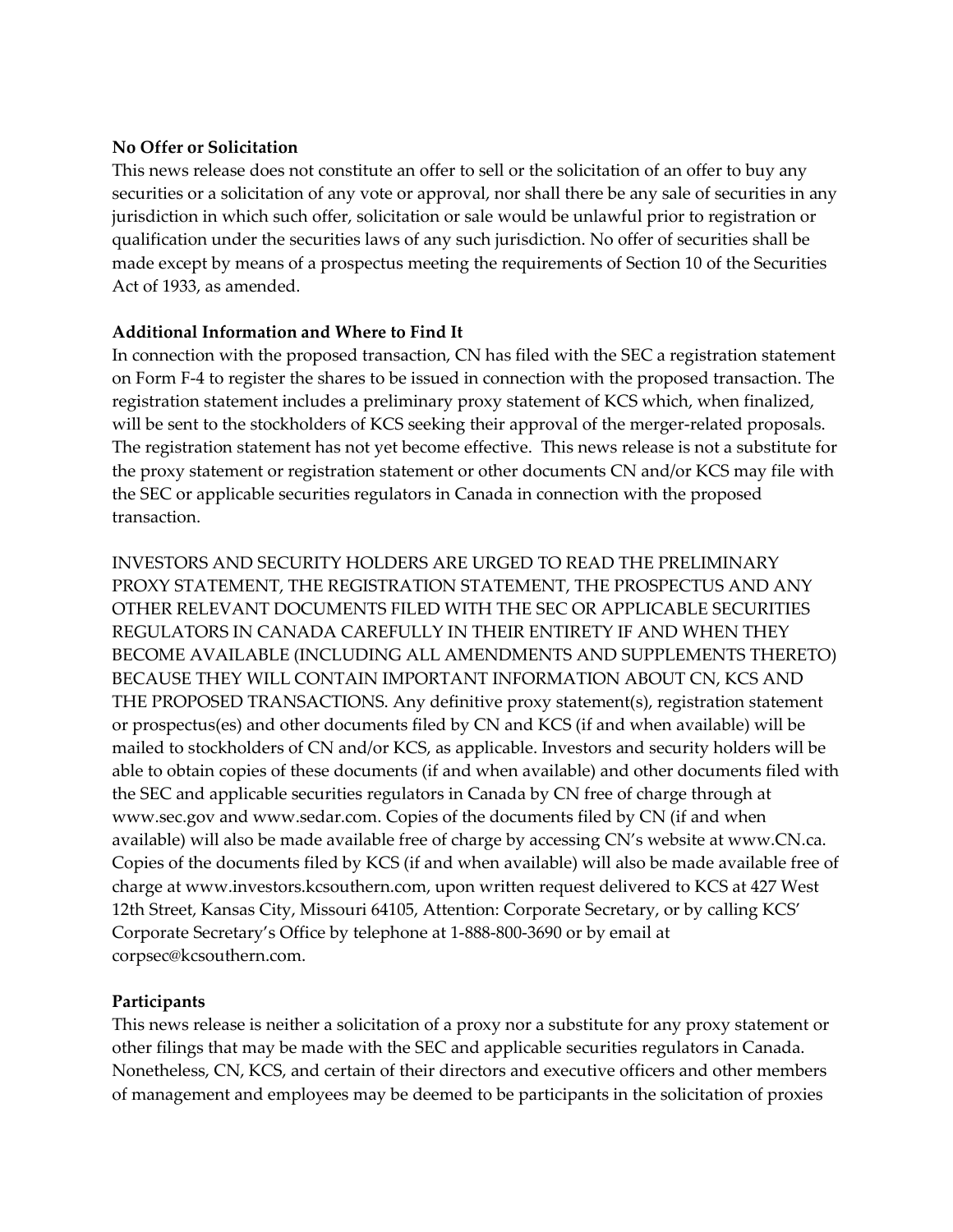in respect of the proposed transactions. Information about CN's executive officers and directors is available in its 2021 Management Information Circular, dated March 9, 2021, as well as its 2020 Annual Report on Form 40-F filed with the SEC on February 1, 2021, in each case available on its website at www.CN.ca/investors/ and at www.sec.gov and www.sedar.com. Information about KCS' directors and executive officers may be found on its website at www.kcsouthern.com and in its 2020 Annual Report on Form 10-K filed with the SEC on January 29, 2021, available at www.investors.kcsouthern.com and www.sec.gov. Additional information regarding the interests of such potential participants will be included in one or more registration statements, proxy statements or other documents filed with the SEC and applicable securities regulators in Canada if and when they become available. These documents (if and when available) may be obtained free of charge from the SEC's website at www.sec.gov and from www.sedar.com, as applicable.

#### **Contacts:**

**Media: CN Canada** Mathieu Gaudreault CN Media Relations & Public Affairs (514) 249-4735 [Mathieu.Gaudreault@cn.ca](mailto:Mathieu.Gaudreault@cn.ca)

Longview Communications & Public Affairs Martin Cej (403) 512-5730 [mcej@longviewcomms.ca](mailto:mcej@longviewcomms.ca)

#### **United States**

Brunswick Group Jonathan Doorley / Rebecca Kral (917) 459-0419 / (917) 818-9002 [jdoorley@brunswickgroup.com](mailto:jdoorley@brunswickgroup.com) [rkral@brunswickgroup.com](mailto:rkral@brunswickgroup.com)

**Media: KCS** C. Doniele Carlson KCS Corporate Communications & Community Affairs (816) 983-1372 [dcarlson@kcsouthern.com](mailto:dcarlson@kcsouthern.com)

Joele Frank, Wilkinson Brimmer Katcher Tim Lynch / Ed Trissel

# **Investment Community: CN**

Paul Butcher Vice-President Investor Relations (514) 399-0052 [investor.relations@cn.ca](mailto:investor.relations@cn.ca)

#### **Investment Community: KCS**

Ashley Thorne Vice President Investor Relations (816) 983-1530 [athorne@kcsouthern.com](mailto:athorne@kcsouthern.com)

MacKenzie Partners, Inc. Dan Burch / Laurie Connell (212) 929-5748 / (212) 378-7071